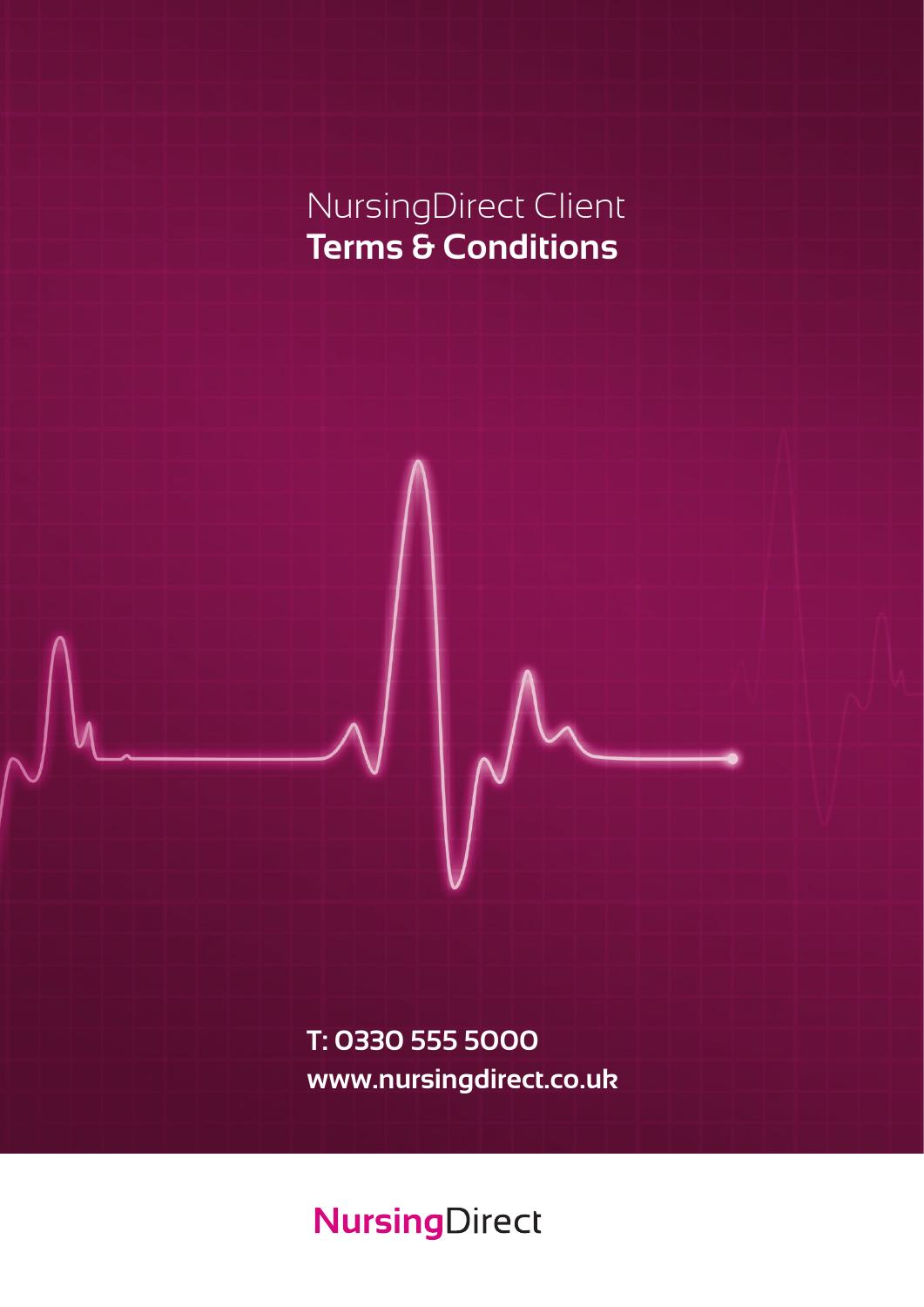# **NursingDirect Ltd terms of business for the provision of temporary staff in the course of employment business.**

# **1. Definitions**

#### 1. DEFINITIONS

In these Terms of Business the following definitions apply:

**"Affiliate"** means in relation to the Client, any subsidiary or holding company of the Client or any subsidiary of any such holding company;

**"Assignment"** means each period during which the Temporary Worker is supplied to render services to a Client;

**"Agency Workers Regulations"** means the Agency Workers Regulations 2010

**"AWR Claim"** means any complaint or claim to a tribunal or court made by or on behalf of the Temporary Worker against the Client and/or the Employment Business for any breach of the Agency Workers Regulations

**"Calendar Weeks"** means any period of seven days starting with the same day as the first day of the Initial Assignment;

**"Client"** means the person, firm or corporate body together with any Affiliate to whom the Temporary Worker is supplied or introduced;

 **"Comparable Employee"** means an employee of the Client who:

- (a) works for and under the supervision of the Client and is engaged in the same or broadly similar work as the Temporary Worker having regard, where relevant, to whether the employee and the Temporary Worker have a similar level of qualification and skill; and
- (b) works or is based at the same establishment as the Temporary Worker or where there is no comparable employee working or based at that establishment who satisfies the requirements of (a) above, works or is based at a different establishment and satisfies those requirements

**"Employment Business"** means NursingDirect Ltd whose registered office is at NWS House, 1 High Street, Purley, Surrey CR8 2AF;

**"Engages/Engaged/Engagement"** means the engagement, employment or use of the Temporary Worker directly by the Client or any third party or through any other employment business on a permanent or temporary basis, whether under a contract of service or for services; an agency, license, franchise or partnership arrangement; or any other engagement; directly or through a limited company of which the Temporary Worker is an officer or employee;

**"Introduction Date"** The date the Employment Business Introduced the Temporary Worker to the Client;

**"Introduction"** means (i) the Client's or any third party's interview of a Temporary Worker in person or by telephone, following the Client's instruction to the Employment Business to supply a Temporary Worker; or (ii) the passing to the Client or any third party of a curriculum vitae or information which identifies the Temporary Worker and

#### **"Introduced"** shall be construed accordingly;

#### **"Initial Assignment"** means:

- (a) the relevant Assignment; or
- (b) if, prior to the relevant Assignment:

(i) the Temporary Worker has worked in any assignment in the same role with the relevant Client as the role in which the Temporary Worker works in the relevant Assignment; and

(ii) the relevant Qualifying Period commenced in any such assignment, that assignment (an assignment being (for the purpose of this defined term) a period of time during which the Temporary Worker is supplied by one or more Temporary Work Agencies to the relevant Client to work temporarily for and under the supervision and direction of the relevant Client

 **"Qualifying Period"** means 12 continuous Calendar Weeks during the whole or part of which the Temporary Worker is supplied by one or more Temporary Work Agencies to the relevant Client to work temporarily for and under the supervision and direction of the relevant Client in the same role as further defined in Regulation 7 of the Agency Workers Regulations;

 **"Relevant Pay"** means any sum payable including any fee, bonus, commission, holiday pay, or other emoluments as further defined in Regulation 6 of the Agency Workers Regulations

 **"Relevant Period"** means the later of the period of eight weeks after the last working day of the Assignment; or the period of 14 weeks after the first working day of the Assignment. When determining the first working day of the Assignment, any previous supply of the Temporary Worker to the Client which occurred more than 42 calendar days before the current Assignment shall not be taken in to account;

 **"Relevant Terms and Conditions"** means terms and conditions relating to: Relevant Pay; the duration of working time; night work; rest periods; rest breaks; and annual leave that are ordinarily included in the contracts of employees or workers (as appropriate) of the Client whether by collective agreement or otherwise and including (for the avoidance of

doubt and without limitation) such terms and conditions that have become contractual by virtue of custom and practice, including copies of all relevant documentation

 **"Remuneration"** includes base salary or fees, guaranteed and/or anticipated bonus and commission earnings, allowances, inducement payments, the benefit of a company car and all other payments and taxable (and, where applicable, non-taxable) emoluments payable to or receivable by the Temporary Worker for services rendered to or on behalf of the Client or any third party. Where a company car is provided, a notional amount of benefit will be added to the salary in order to calculate the Employment Business' fee;

 **"Temporary Work Agency"** means a person engaged in the economic activity, public or private, whether or not operating for profit, and whether or not carrying on such activity in conjunction with others, of: supplying individuals to work temporarily for and under the supervision and direction of hirers; or paying for, or receiving or forwarding payment for, the services of individuals who are supplied to work temporarily for and under the supervision and direction of hirers.

Notwithstanding paragraph (b) of this definition a person is not a Temporary Work Agency if the person is engaged in the economic activity of paying for, or receiving or forwarding payments for, the services of individuals regardless of whether the individuals are supplied to work for hirers. For the purpose of this definition, a "hirer" means a person engaged in economic activity, public or private, whether or not operating for profit, to whom individuals are supplied, to work temporarily for and under the supervision and direction of that person

 **"Temporary Worker"** means as defined in Regulation 3 (the meaning of an agency worker) of the Agency Workers Regulations;

 **"Transfer Fee"** means the fee payable in accordance with clause 8.2 below and Regulation 10 of the Conduct of Employment Agencies and Employment Businesses Regulations 2003.

**"Working Day"** means every day excluding Saturday, Sunday and public or Bank holidays in England;

**"Working Time Regulations"** means the Working Time Regulations 1998. Unless the context otherwise requires, references to the singular include the plural. The headings contained in these Terms are for convenience only and do not affect their interpretation.

# **2. THE CONTRACT**

- 2.1. These Terms constitute the contract between the Employment Business and the Client for the supply of the Temporary Worker's services by the Employment Business to the Client and are deemed to be accepted by the Client by virtue of an Introduction and/ or Engagement of the Temporary Worker or the passing of any information about the Temporary Worker to the Client and/or any third party at the request of the Client.
- 2.2. These Terms contain the entire agreement between the parties and unless otherwise agreed in writing by a director of the Employment Business, these Terms prevail over any terms of business or purchase conditions put forward by the Client.
- 2.3. No variation or alteration to these Terms shall be valid unless the details of such variation are agreed between the Employment Business and the Client and are set out in writing and a copy of the varied terms is given to the Client stating the date on or after which such varied terms shall apply.
- 2.4. Each Assignment shall be deemed a separate contract by the Client to purchase services on these Terms.

### **3. CHARGES**

- 3.1. The Client agrees to pay such hourly or daily charges of the Employment Business as shall be notified to and agreed with the Client. The hourly charges are calculated according to the number of hours worked by the Temporary Worker (to the nearest quarter hour) and comprise mainly the Temporary Worker's pay but also include the Employment Business' commission calculated as a percentage of the Temporary Worker's pay, employer's National Insurance contributions, working time directive and any travel, hotel or other expenses as may have been agreed with the Client or, if there is no such agreement, such expenses as are reasonable.
- VAT will be charged on invoices where applicable and at the prevailing rate. The Employment Business reserves the right to recover additional VAT on an invoice even if already paid by the client where new guidance or legislation is issued by HMRC pertaining to a change in VAT status or application. In cases where VAT is repayable back to the client then this will be repaid upon receipt by the Employment Business from **HMRC**
- 3.3. The charges are invoiced to the Client on a weekly basis and are payable by the Client within 14 days of the date of invoice. The Employment Business reserves the right to charge interest on a daily basis on any overdue amounts in accordance with the Late Payment of Commercial Debts (Interest) Act 1998.
- 3.4. The Client shall endorse the time sheet pertaining to each Assignment on a weekly basis or at the end of the Assignment (if completed before the end of the week). The Client shall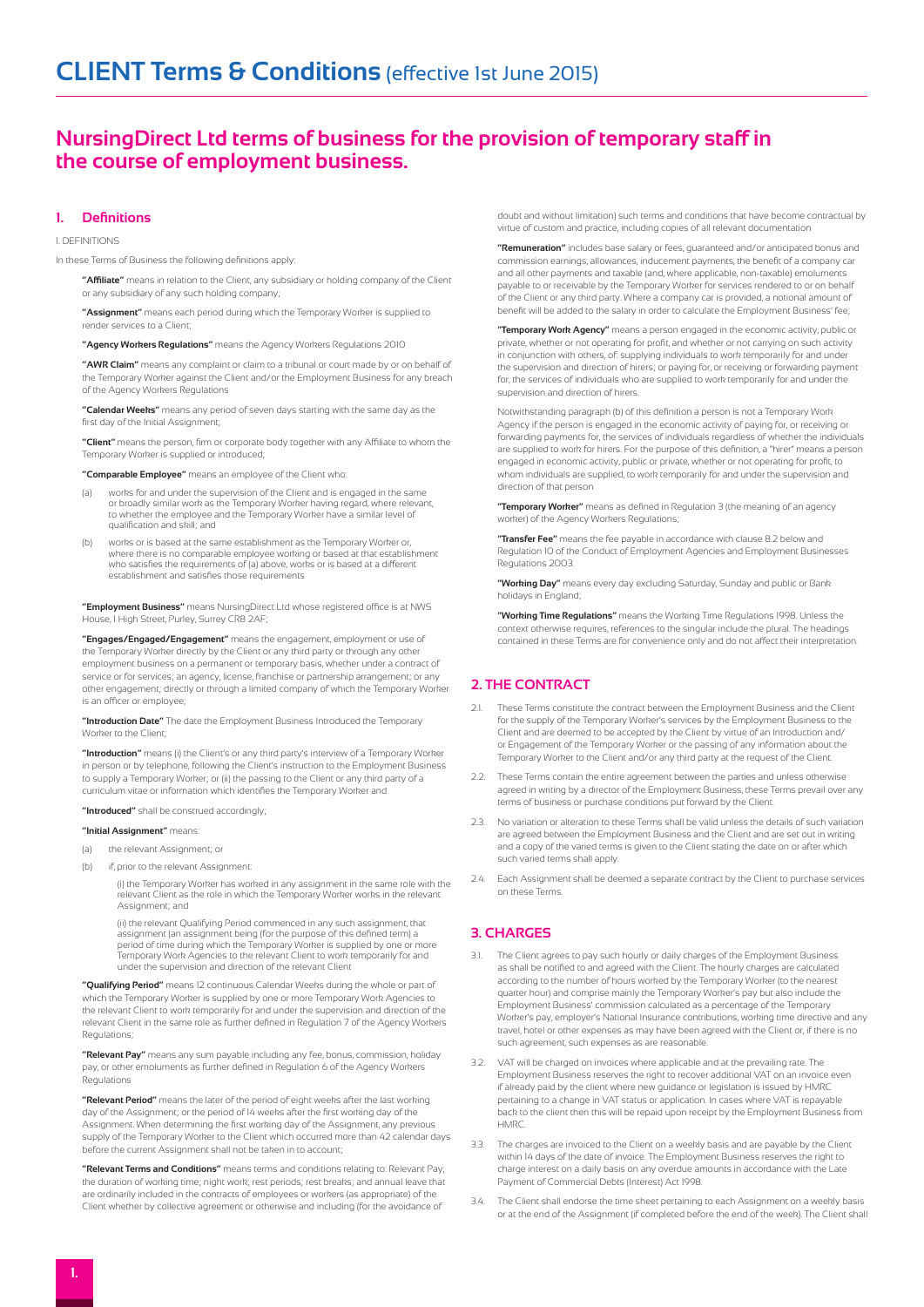be solely responsible to ensure that all timesheets are accurate and properly endorsed by the Client's authorised representative and shall be deemed conclusive acceptance of the Services provided by the Temporary Worker and shall be payable without reference to any other services provided or due to be provided by the Employment Business. The Employment Business may exclusively rely on the timesheets when determining the Remuneration and fee due to the Employment Business.

- 3.5. Should the Client need to cancel a booking then the Client shall use reasonable endeavours to notify the Employment Business of its wish to cancel a particular booking at least two (2) hours before such Agency Worker is due to commence the assignment. If the Client fails to provide the Employment Business with such notice then the Client shall be liable to pay the Employment Business 50 percent of the value of the first booked shift at the Contract Price (as a genuine pre-estimate of the losses incurred by the Employment Business in such circumstances) related to the provision of those particular Services. If the Client fails to provide the Employment Business with such notice specified above and the Agency Worker arrives at the Client's premises to commence the delivery of the Services and that Agency Worker is no longer required by the Client, the Client shall be liable to pay the Employment Business 100 percent of the value of the first booked shift at the Contract Price (as a genuine pre-estimate of the losses incurred by the Employment Business in such circumstances) related to the provision of those particular Services.
- 3.6. It is the responsibility of the client to specify a banding of nurse on the booking request. If this is not specified or unclear then General nurses will be provided at Band 5 level, Critical care nurses (inc ITU, A&E, NICU, PICU & Paeds) will be provided at Band 6 level, Midwives at Band 6 and mental health nurses at Band 5.
- 3.7. Without prejudice to the provisions for the accrual of interest on unpaid invoiced amounts in accordance with clause 3.3 above, should the Client dispute an invoice, the Client must notify the Employment Business immediately in writing or in any event within 14 days of the date of the invoice. If the Employment Business does not receive such notification from the Client within the specified period, the Client shall pay the full amount of the invoice.
- 3.8. Where the Client disputes part of an invoice, the undisputed part shall be paid by the Client.
- 3.9. There are no rebates payables in respect of the charges of the Employment Business.
- 3.10. The Client agrees to pay the Transfer Fees in accordance with clause 8 and 9.
- 3.11. The Client agrees to indemnify the Employment Business against all costs and expenses incurred in recovering monies due to the Employment Business by the Client in any event.
- 3.12. The Client hereby waives all and any future claims and rights of set off against any payment for Services provided or any payment due under this agreement and agrees to pay the charges due to the Employment Business and all other amounts regardless of any equity, set off or crossclaim on the part of the Client against the Employment Business.
- 3.13. The Employment Business reserves its right to vary its charges for Services. The amended charge rate shall be effective upon the Client being given 30 days written notice stating the cause and manner of calculation of the new charge.
- 3.14. In addition to the charges calculated in accordance with this clause 3, the Client will pay the Employment Business:
	- 3.14.1 An amount equal to any bonus that the Client awards to the Temporary Worker in accordance with clause 6.13 immediately following any such award and the Employment Business will pay any such bonus to the Temporary Worker. For the avoidance of doubt, the Client will also pay, if applicable, any employer's National Insurance Contributions and the Employment Business's commission on the bonus (calculated using the same percentage rate as that used under the Original Agreement) in addition to any bonus payable to the Temporary Worker;
	- 3.14.2 An amount equal to any paid holiday leave to which the Temporary Worker is entitled under the Working Time Regulations and, where applicable, the Agency Workers Regulations and which is accrued during the course of a Assignment; and
	- 3.14.3 Any other amounts relating to the Relevant Terms and Conditions to which the Temporary Worker will be entitled under the Agency Workers Regulations, where applicable.
- 3.15. The Employment Business reserves the right to vary the charges under the Original Agreement agreed with the Client by giving written notice to the Client:
	- 3.15.1 In order to comply with any additional liability imposed by statute or other legal requirement or entitlement, including but not limited to the Agency Workers Regulations; and/or
	- 3.15.2 If there is any variation in the Relevant Terms and Conditions.

# **4. RECRUITMENT SERVICES**

- 4.1. When making an Introduction of a Temporary Worker to the Client the Employment Business shall inform the Client of the identity of the Temporary Worker; that the Temporary Worker has the necessary or required experience, training, qualifications and any authorisation required by law or a professional body to work in the Assignment; whether the Temporary Worker will be employed by the Employment Business under a contract of service or apprenticeship or a contract for services; and that the Temporary Worker is willing to work in the Assignment.
- 4.2. Where such information is not given in paper form or by electronic means it shall be confirmed by such means by the end of the third business day (excluding Saturday, Sunday and any public or Bank holiday) following, save where the Temporary Worker is being Introduced for an Assignment in the same position as one in which the Temporary Worker had previously been supplied within the previous five business days and such information has already been given to the Client, unless the Client requests that the information be resubmitted.

### **5. SPECIAL SITUATIONS**

- 5.1. Where the Temporary Worker is required by law, or any professional body to have any qualifications or authorisations to work on the Assignment or the Assignment involves caring for or attending one or more Vulnerable Persons, the Employment Business will take all reasonably practicable steps to obtain and offer to provide to the Client:
	- Copies of any relevant qualifications or authorisations of the Temporary Worker, and
	- Two references from persons not related to the Temporary Worker who has agreed that the references they provide may be disclosed to the Client and has taken a reasonably practicable steps to confirm that the Temporary Worker is suitable for the Assignment. If the Employment Business is unable to do any of the above it shall inform the Client of the steps it has taken to obtain this information in any event.
- 5.2 The Hirer shall advise the Employment Business at the time of instructing the Employment Business to supply a Temporary Worker whether during the course of the Assignment, the Temporary Worker will be required to work with, care for or attend one or more Vulnerable Persons or engage in activity or otherwise be working in a position covered by the Safeguarding Vulnerable Groups Act 2006 or the Protecting Vulnerable Groups (Scotland) Act 2007 as applicable.
- 5.3 The Hirer shall assist the Employment Business by providing any information required to allow the Employment Business to comply with its statutory obligations under the Safeguarding Vulnerable Groups Act 2006 or the Protecting Vulnerable Groups (Scotland) Act 2007 as applicable and to allow the Employment Business to select a .<br>suitable Temporary Worker for the Assignment.
- 5.4 In particular in the event that the Hirer removes a Temporary Worker from an Assignment in circumstances which would require the Employment Business to provide information to the Independent Safeguarding Authority (or the equivalent authority) under the Safeguarding Vulnerable Groups Act 2006 or the Protecting Vulnerable Groups (Scotland) Act 2007, the Hirer will provide sufficient information to the Employment Business to allow it to discharge its statutory obligations.

# **6. CLIENT OBLIGATIONS AND ACKNOWLEDGMENT**

- 6.1. At the end of each week of an Assignment (or at the end of the Assignment where it is for a period of one week or less) the Client shall sign the Employment Business' time sheet verifying the number of hours worked by the Temporary Worker during that week.
- 6.2. Signature of the time sheet by a representative of the Client is confirmation of the number of hours worked and acceptance of these terms and conditions. If the Client is unable to sign a time sheet produced for authentication by the Temporary Worker because the Client disputes the hours claimed, the Client shall inform the Employment Business as soon as is reasonably practicable and shall co-operate fully and in a timely fashion no more than 5 working days with the Employment Business to enable the Employment Business to establish what hours, if any, were worked by the Temporary Worker. Failure to sign the time sheet does not absolve the Client's obligation to pay the charges in respect of the hours worked.
- 6.3. The Client shall not be entitled to decline to sign a timesheet on the basis that he is dissatisfied with the work performed by the Temporary Worker. In cases of unsuitable work the Client should apply the provisions of clause 11.1 and 11.2 below.
- 6.4. The Client shall notify the Employment Business immediately and without delay and in any event within 24 hours if the Temporary Worker fails to attend work or notifies the Client that the Temporary Worker is unable to attend work for any reason.
- 6.5. Temporary Workers supplied by the Employment Business are engaged under contracts for services. They are not the employees of the Employment Business but are deemed to be under the supervision, direction and control of the Client from the time they report to take up duties and for the duration of the Assignment. The Client agrees to be responsible for all acts, errors or omissions of the Temporary Worker, whether wilful, negligent or otherwise as though the Temporary Worker was on the payroll of the Client.
- 6.6. Unless otherwise agreed in writing by the Employment Business, the Employn Business shall not be responsible for the costs of any telephone bills, meals, accommodation or any other charges which the Temporary Worker incurs during the Assignment.
- 6.7. The Client undertakes that it knows of no reason why it would be detrimental to the interests of the Temporary Worker for the Temporary Worker to fill the Assignment.
- 6.8. The Client will also comply in all respects with all statutes including, for the avoidance of doubt, the Working Time Regulations, Health and Safety At Work Act etc, by-laws, codes of practice and legal requirements to which the Client is ordinarily subject in respect of the Client's own staff including in particular the provision of adequate Employer's and Public Liability Insurance cover for the Temporary Worker during all Assignments.
- The Client shall advise the Employment Business of any special health and safety matters about which the Employment Business is required to inform the Temporary Worker and about any requirements imposed by law or by any professional body, which must be satisfied if the Temporary Worker is to fill the Assignment. The Client will assist the Employment Business in complying with the Employment Business' duties under the Working Time Regulations by supplying any relevant information about the Assignment requested by the Employment Business and the Client will not do anything to cause the Employment Business to be in breach of its obligations under these Regulations. Where the Client requires or may require the services of a Temporary Worker for more than 48 hours in any week, the Client must notify the Employment Business of this requirement before the commencement of that week.
- 6.10. The Client will ensure that from Working Day 1 of the Assignment the Temporary Worker has the right to be treated no less favourably than a Comparable Employee or worker of the Client in relation to:
	- 6.10.1. The collective facilities and amenities (e.g. canteen, childcare facilities and transport services) provided by the Client (unless the Client can justify less favourable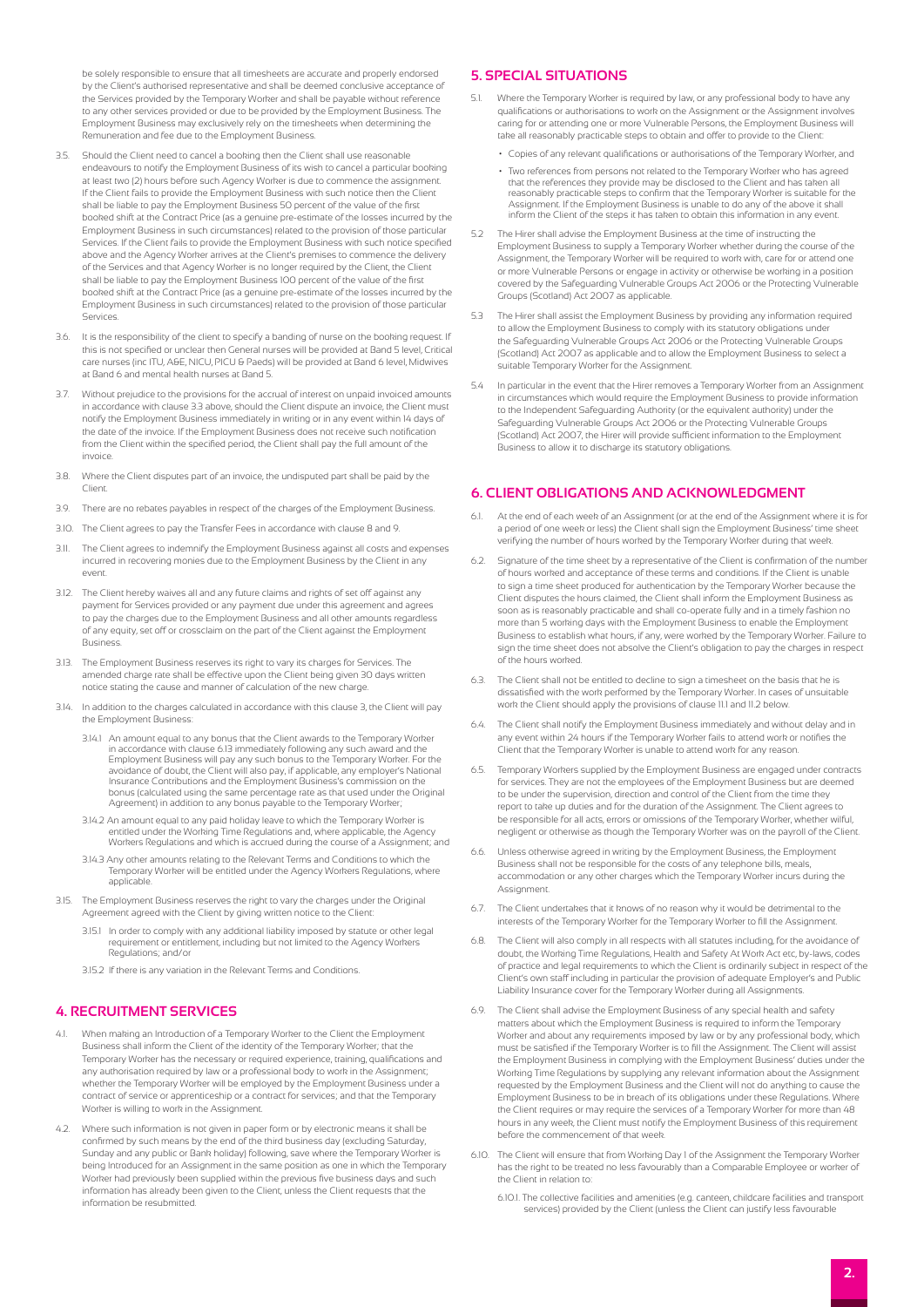treatment on objective grounds); and

- 6.10.2. The right to be informed by the Client of any relevant vacant posts with the Client and giving the Temporary Worker the same opportunity as a comparable employee or worker of the Client to find permanent employment with the Client. This does not mean however that the Inscope Temporary Worker is entitled to be employed by the Client.
- 6.11. The Client acknowledges that they will be liable for any failure to comply with its obligations in Clause 6.10.
- 6.12. To enable the Employment Business to comply with its obligations under the Agency Workers Regulations, the Client undertakes as soon as possible prior to the commencement of each Assignment and/or during each Assignment (as appropriate) and/or at any time at the Employment Business's request:
	- 6.12.1 To inform the Employment Business of any Calendar Weeks since 1 October 2011 in which the relevant Temporary Worker has worked in the same or a similar role with the Client via any third party prior to the date of commencement of the relevant Assignment and/or during the relevant Assignment which count or may count towards the Qualifying Period;
	- 6.12.2 If, since 1 May 2015, the Temporary Worker has worked in the same or a similar role with the Client via any third party prior to the date of commencement of the relevant Assignment and/ or works in the same or a similar role with the Client via any third party during the relevant Assignment, to provide the Employment Business with all the details of such work, including (without limitation) details of where, when and the period(s) during which such work was undertaken and any other details requested by the Employment Business;
	- 6.12.3 To inform the Employment Business if the Temporary Worker has prior to the date of commencement of the relevant Assignment and/or during the relevant Assignment
		- 6.12.3.1 Completed two or more assignments with the Client;
		- 6.12.3.2 Completed at least one assignment with the Client and, where appropriate, one or more earlier assignments with any member of the Client's group; and/or
		- 6.12.3.3 Worked in more than two roles during an assignment with the Client and on at least two occasions worked in a role that was not the same role as the previous role;
	- 6.12.4 Save where the Temporary Worker will not complete the Qualifying Period during the term of the Assignment, to:
		- 6.12.4.1 Provide the Employment Business with details, written or otherwise, of the Relevant Terms and Conditions of the Temporary Worker would be entitled to for doing the same job if the Temporary Worker had been recruited directly by the Client as an employee or worker at the time the Qualifying Period commenced or with those of a Comparable Employee;
		- 6.12.4.2 Inform the Employment Business in writing, or otherwise, whether the Relevant Terms and Conditions provided are those of a hypothetical directly recruited employee or worker or those of a Comparable Employee;
		- 6.12.4.3 If the Relevant Terms and Conditions provided are those of a Comparable Employee, provide the Employment Business with a written explanation of the basis on which the Client considers that the relevant individual is a Comparable Employee; and
		- 6.12.4.4 Inform the Employment Business in writing of any variations in the Relevant Terms and Conditions made at any time during the relevant Assignment after the Qualifying Period commenced; and
		- 6.12.4.5 Save where the Temporary Worker will not complete the Qualifying Period during the term of the Assignment, to provide the Employment Business with written details of its pay and benefits structures and appraisal processes and any variations of the same.
	- 6.12.5 The Client acknowledges that once the Qualifying Period has elapsed, a pregnant Temporary Worker has additional rights and the Client agrees to:
		- 6.12.5.1 Pay for time off for the pregnant Temporary Worker to attend ante-natal medical appointments and ante-natal classes;
		- 6.12.5.2 Offer suitable alternative work (paid at the same rate as the original assignment) if the Client cannot make reasonable adjustments and the pregnant Temporary Worker cannot complete the original Assignment for health and safety reasons; and
		- 6.12.5.3 Pay the pregnant Temporary Worker for the remaining duration of the original assignment if the Client cannot find suitable alternative work.
- 6.13. In addition, for the purpose of awarding any bonus to which the Temporary Worker may be entitled under the Agency Workers Regulations, the Client will, if required:
	- 6.13.1 Integrate the Temporary Worker into its relevant performance appraisal system;
	- 6.13.2 Assess the Temporary Worker's performance;
	- 6.13.3 Provide the Employment Business with copies of all documentation relating to any appraisal of the Temporary Worker, including without limitation written details of the outcome of any appraisal and the amount of any bonus awarded; and
	- 6.13.4 Provide the Employment Business with all other assistance the Employment Business may request in connection with the assessment of the Temporary Worker's performance for the purpose of awarding any bonus.
- 6.14. The Client will comply with all the Employment Business' requests for information and any other requirements to enable the Employment Business to comply with the Agency Workers Regulations
- 6.15. The Client warrants that:
	- 6.15.1 All information and documentation supplied to the Employment Business in accordance with clauses 6.12, 6.13 and 6.14 is complete, accurate and up-to-date; and
	- 6.15.2 It will, during the term of the relevant Assignment, immediately inform the Employment Business in writing of any subsequent change in any information or documentation provided in accordance with clauses 6.12, 6.13 and 6.14;
- 6.16 Without prejudice to clause 10.7 and 10.8, the Client shall inform the Employment Business in writing of any:
	- 6.16.1 Oral or written complaint the Temporary Worker makes to the Client which is or may be a complaint connected with rights under the Agency Workers Regulations; and
	- 6.16.2 Written request for information relating to the Relevant Terms and Conditions that the Client receives from the Temporary Worker as soon as possible but no later than 7 calendar days from the day on which any such oral complaint is made to or written complaint or request is received by the Client and the Client will take such action and give such information and assistance as the Employment Business may request, and within any timeframe requested by the Employment Business, in order to resolve any such complaint or to provide any such information in a written<br>statement to the Temporary Worker within 28 days of the Client's receipt of such<br>the Client will provide the Employment Business with a co statement.

#### **7. PAYMENT OF THE TEMPORARY WORKER**

The Employment Business assumes responsibility for paying the Temporary Worker and where appropriate, for the deduction and payment of National Insurance Contributions and PAYE Income Tax applicable to the Temporary Worker pursuant to sections 44-47 of the Income Tax (Earnings and Pensions) Act 2003.

#### **8. TEMP-TO-TEMP AND TEMP-TO-PERM**

- 8.1. If during or following the supply of a Temporary Worker by the Employment Business to the Client the Client Engages the Temporary Worker within the Relevant Period either (1) directly or (2) pursuant to being supplied by another employment business the Client shall be liable to pay a Transfer Fee to the Employment Business.
- 8.2. All Transfer Fees are calculated as follows: 25% of the monthly Remuneration x 12, or if the actual amount of the Remuneration is not known, the hourly charges agreed pursuant to clause 3.1 multiplied by 300 times the hourly charge.
- 8.3. No refund of the Transfer Fee will be paid in the event that the Engagement subsequently terminates. VAT is payable in addition to any fee due where applicable.
- The Transfer Fee shall not be payable if the Client gives written notice to the Employment Business that it intends to continue the hire of the Temporary Worker for a further period of six months (Extended Assignment) before it Engages the Temporary Worker other than through the Employment Business.
- 8.5. Where the Client decides to have the Temporary Worker supplied by the Employment Business for the Extended Assignment:
	- 8.5.1 The Temporary Worker charges payable by the Client during the Extended Assignment shall be those applicable immediately before the Employment Business received the Client's notice of election.
	- 8.5.2 At the end of the Extended Assignment, the Client may Engage the Temporary Worker without paying the Transfer Fee.
	- 8.5.3 If the Client chooses an Extended Assignment, but Engages the Temporary Worker before the end of the Extended Assignment, the Transfer Fee may be charged by the Employment Business and may at the Employment Businesses discretion be reduced proportionately to reflect the amount of the Extended Assignment charges paid or payable by the Client.
- 8.6. Where there has been an Introduction but no supply the Client shall pay the Employment Business a Transfer Fee as set out in clause 8.2, if within 6 months of the Introduction date the Client Engages the Temporary Worker unless the Client chooses an Extended Assignment in accordance with clause 8.4 in which case the provisions of clause 8.5 shall apply.
- 8.7. The Client acknowledges that failure to notify NursingDirect Ltd in the event that the Client employs a worker pursuant to Clause 8.1 or 9.1 will cause NursingDirect Ltd to sustain losses over and above the value of the fees set out in Clause 8.2. In such an event the Client shall pay NursingDirect Ltd a further administrative fee of £2,000 plus VAT, which the parties agree is a reasonable pre-estimate of the losses suffered by NursingDirect Ltd as a result of the Client's failure to notify NursingDirect Ltd.

# **9. TEMP-TO-THIRD PARTY**

- 9.1. If during or following the supply of a Temporary Worker by the Employment Business to the Client, the Client Introduces the Temporary Worker to a third party including any Affiliate of the Client which results in the Engagement of the Temporary Worker by the third party within the Relevant Period, the Client shall be liable to pay a Transfer Fee to the Employment Business in accordance with clause 8.2.
- 9.2. In the event that there is an Introduction of a Temporary Worker to the Client which does not result in the supply of that Temporary Worker by the Employment Business to the Client, but the Temporary Worker is Introduced by the Client to a third party which results in the Engagement of the Temporary Worker by the third party including any Affiliate of the Client within six months from the Introduction date the Client shall immediately notify the Engagement to the Employment Business and be liable to pay a Transfer Fee.

# **10. LIABILITY**

10.1. Whilst reasonable effort is made by the Employment Business to give satisfaction to the Client by ensuring reasonable standards of skills, integrity and reliability from Temporary Workers and further to provide them in accordance with the Client's booking details, the Employment Business is not liable for any loss, expense, damage or delay arising from any failure to provide any Temporary Worker for all or part of the period of booking or from the negligence, dishonesty, misconduct or lack of skill of the Temporary Worker.